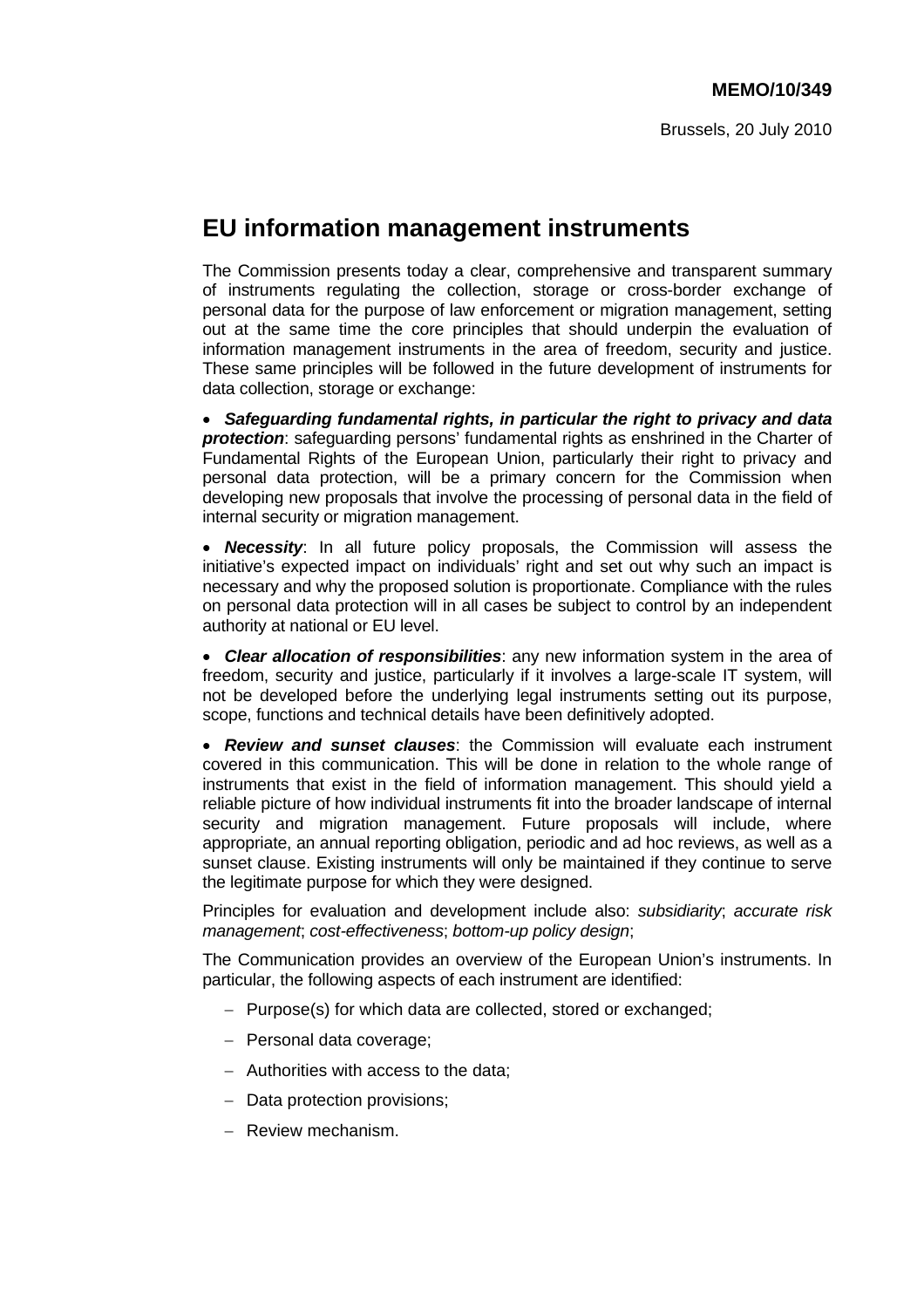### **Schengen Information System (SIS)**

*Purpose*: To maintain public security, including national security, within the Schengen area and facilitate the movement of persons using information communicated via this system.

*Personal data covered*: Names and aliases, physical characteristics, place and date of birth, nationality and whether a person is armed or violent. SIS alerts relate to several different groups of persons.

*Access to data*: Police, border police, customs and judicial authorities have access to all data; immigration and consular authorities to the entry ban list and lost and stolen documents. Europol and Eurojust can access some data.

*Data protection rules*: Council of Europe (CoE) Convention 108 and CoE Police Recommendation R (87) 15.

*Review mechanism*: Signatories may propose amendments to the Schengen Convention. The amended text would have to be adopted by unanimity and ratified by parliaments.

*How useful is it*? In 2009 only, more than 31,5 millions alerts were entered in the central SIS database (almost 28 millions were entered in 2008 and about 23 millions in 2007):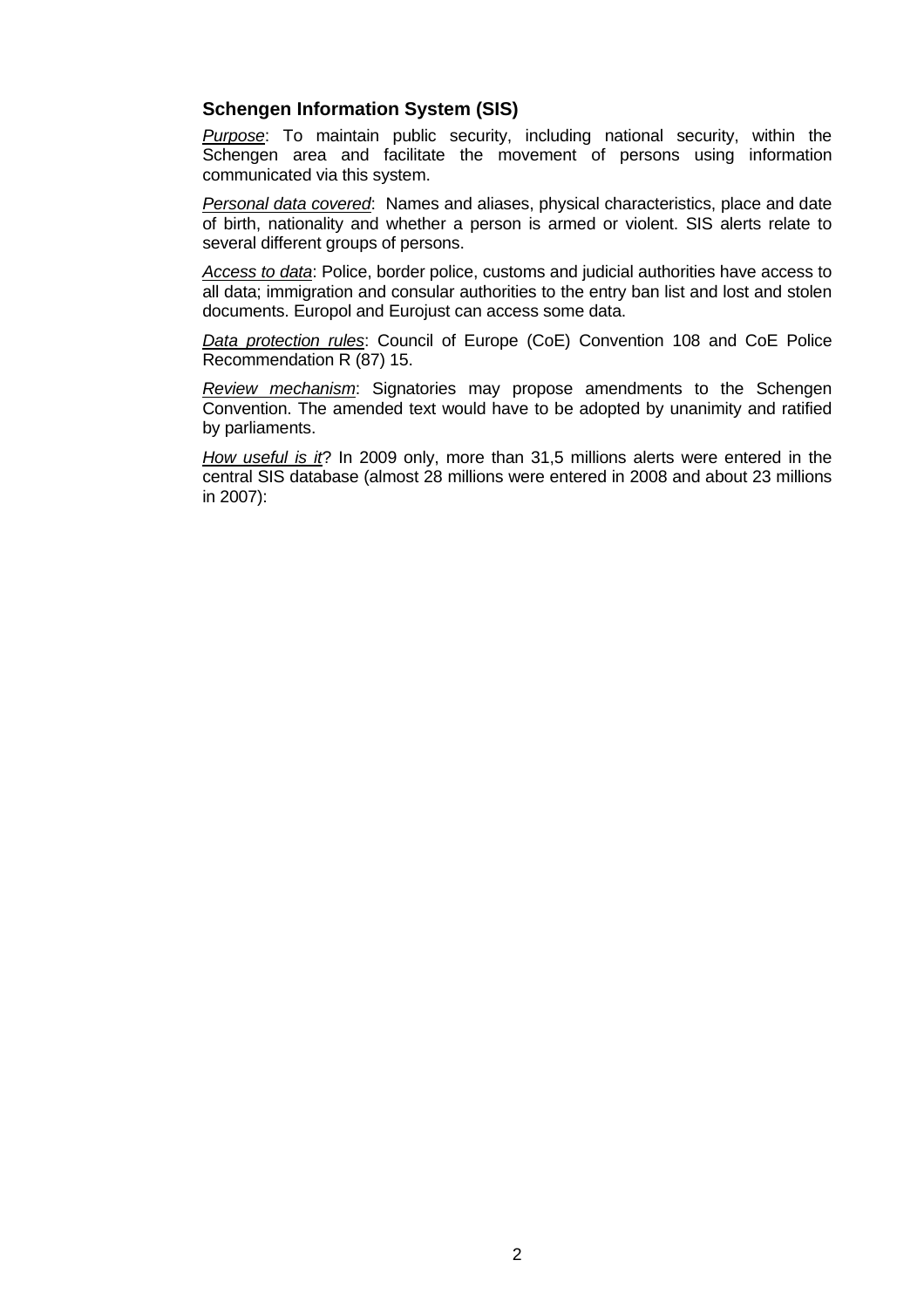| Alert categories                                                                        | 2007       | 2008       | 2009       |
|-----------------------------------------------------------------------------------------|------------|------------|------------|
| <b>Banknotes</b>                                                                        | 177,327    | 168,982    | 134,255    |
| <b>Blank documents</b>                                                                  | 390,306    | 360,349    | 341,675    |
| <b>Firearms</b>                                                                         | 314,897    | 332,028    | 348,353    |
| <b>Issued documents</b>                                                                 | 17,876,227 | 22,216,158 | 25,685,572 |
| Vehicles                                                                                | 3,012,856  | 3,618,199  | 3,889,098  |
| Wanted persons (aliases)                                                                | 299,473    | 296,815    | 290,452    |
| Wanted persons (main name)                                                              | 859,300    | 927,318    | 929,546    |
| Of which:                                                                               |            |            |            |
| Persons wanted for arrest for<br>extradition                                            | 19,119     | 24,560     | 28,666     |
| Third-country nationals on the<br>entry ban list                                        | 696,419    | 746,994    | 736,868    |
| Adult missing persons                                                                   | 24,594     | 23,931     | 26,707     |
| Minor missing persons                                                                   | 22,907     | 24,628     | 25,612     |
| Witnesses or persons subject to<br>judicial summons                                     | 64,684     | 72,958     | 78,869     |
| Persons subject to exceptional<br>monitoring to prevent threats to<br>public security   | 31,568     | 34,149     | 32,571     |
| Persons subject to exceptional<br>monitoring to prevent threats to<br>national security | 9          | 98         | 253        |
| Total                                                                                   | 22,933,370 | 27,919,849 | 31,618,951 |
|                                                                                         |            |            |            |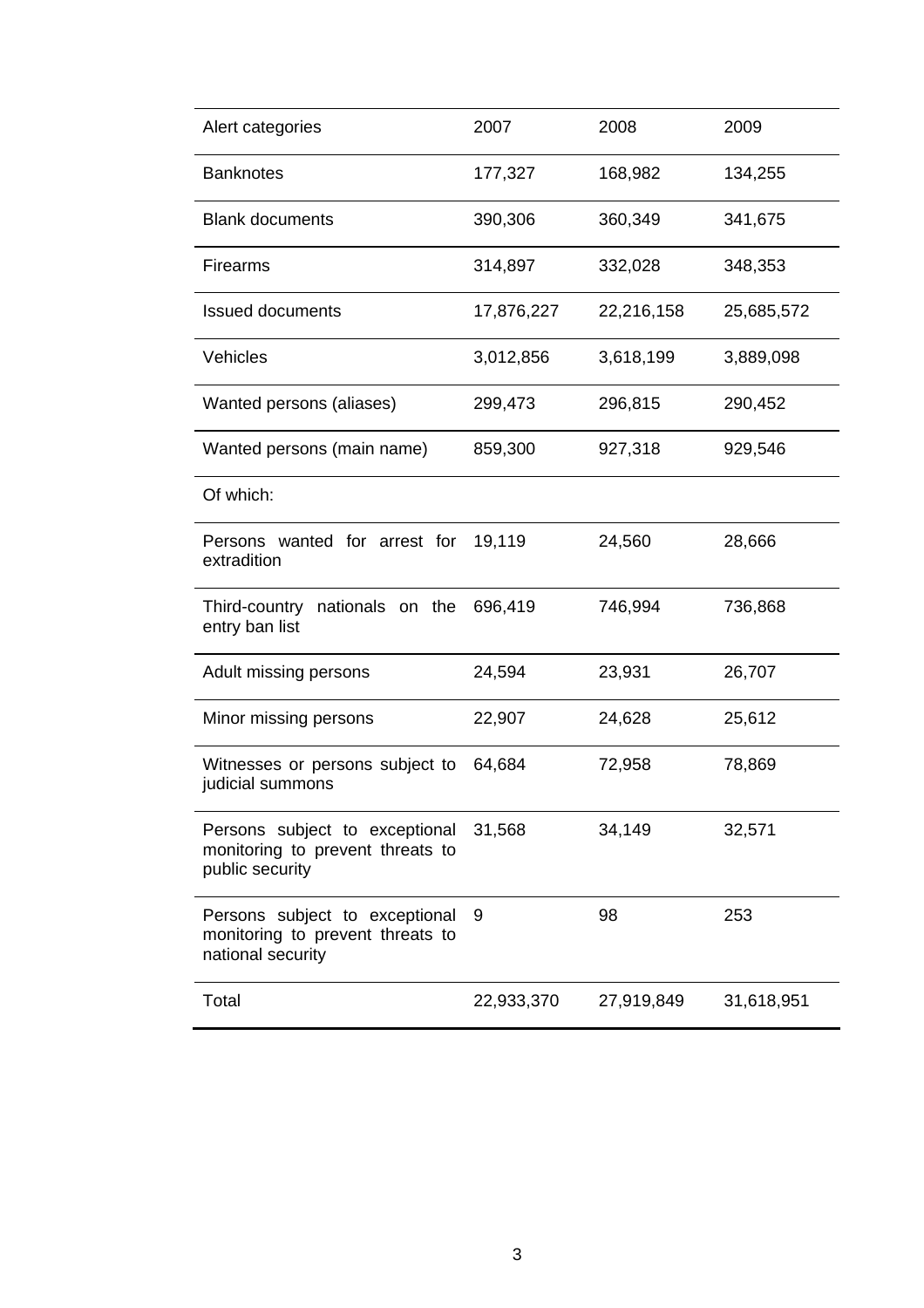## **Schengen Information System II (SIS II)**

*Purpose*: To ensure a high level of security in the area of freedom, security and justice and facilitate the movement of persons using information communicated via this system.

*Personal data covered*: The data categories in SIS plus fingerprints and photographs, copies of European Arrest Warrant, misused identity alerts and links between alerts. SIS II alerts relate to several different groups of persons.

*Access to data*: Police, border police, customs, judicial authorities will have access to all data; immigration and consular authorities to the entry ban list and lost and stolen documents. Europol and Eurojust will be able to access some data.

*Data protection rules*: Specific rules established under the basic legal acts governing SIS II and Directive 95/46/EC, Regulation (EC) 45/2001, Council Framework Decision 2008/977/JHA, Regulation (EC) 45/2011, CoE Convention 108 and CoE Police Recommendation R (87) 15.

*Review mechanism*: The Commission must send biannual progress reports to the European Parliament (EP) and the Council on the development of SIS II and potential migration from SIS.

*How useful is it*? SIS II is under implementation. Once operational, it will be applicable in the EU-27, Switzerland, Liechtenstein, Norway and Iceland. The UK and Ireland will participate in SIS II, with the exception of alerts on third-country nationals on the entry ban list.

#### **EURODAC**

*Purpose*: To assist in determining which Member State should assess an asylum application

*Personal data covered*: Fingerprint data, sex, the place and date of the application for asylum, the reference number used by the Member State of origin and the date on which the fingerprints were taken, transmitted and entered in the system.

*Access to data*: Member States must specify the list of authorities with access to the data, which typically includes asylum and migration authorities, border guards and the police.

Data protection rules: Directive 95/46/EC

*Review mechanism*: The Commission must send an annual report to the EP and the Council on the operation of the EURODAC central unit

*How useful is it*? The EURODAC Regulation is in force in EU Member States, Norway, Iceland and Switzerland. In 2008, EURODAC processed 219.557 sets of fingerprints of asylum seekers, 61.945 sets of fingerprints of people crossing the borders irregularly and 75.919 sets of fingerprints of people apprehended while illegally staying on the territory of a Member State. 17,5% of the asylum applications in 2008 were subsequent (i.e. second or more) asylum applications.

#### **Visa Information System (VIS)**

*Purpose*: To help implement a common visa policy and prevent threats to internal security.

*Personal data covered*: Visa applications, fingerprints, photographs, related visa decisions and links between related applications.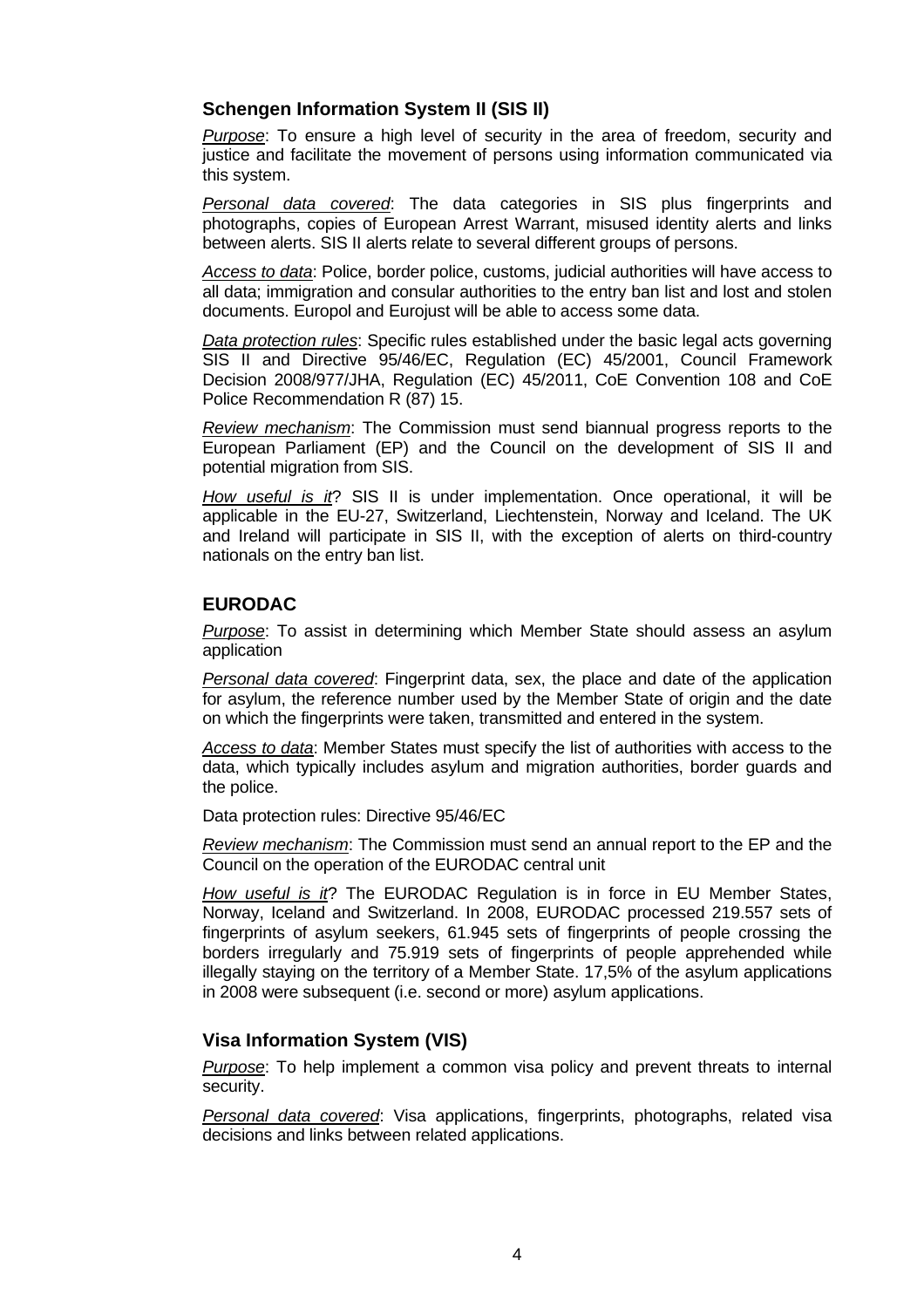*Access to data*: Visa, asylum, immigration and border control authorities will have access to all data. The police and Europol may consult VIS for the prevention, detection and investigation of serious crime.

*Data protection rules*: Specific rules established by basic legal acts governing VIS and Directive 95/46/EC, Regulation (EC) 45/2001, Council Framework Decision 2008/977/JHA, CoE Convention 108, CoE Additional Protocol 181 and CoE Police Recommendation R (87) 15.

*Review mechanism*: The Commission must report to the EP and the Council on the operation of VIS three years after its launch and every four years thereafter.

*How useful is it*? VIS is under implementation and will be applicable in each Member State (except the UK and Ireland) plus Norway, Iceland and Switzerland

#### **Advance Passenger Information System (API)**

*Purpose*: Upon a Spanish initiative, the Council adopted in 2004 a directive regulating the transmission of Advance Passenger Information (API) by air carriers to border control authorities. The purpose of this instrument is to improve border control and combat irregular migration. Upon request, air carriers must communicate to border control authorities the name, date of birth, nationality, point of embarkation and border-crossing entry point of passengers travelling to the EU from third countries. Such personal data are typically taken from the machine-readable part of passengers' passports and forwarded to the authorities after the completion of check-in. Following a flight's arrival, the authorities and air carriers may retain API data for 24 hours. The API system works in a decentralised fashion through information sharing between private operators and public authorities. This instrument does not allow the exchange of API between Member States; however

*Personal data covered*: Personal data from passports, the point of embarkation and the EU entry point

*Access to data*: Border control authorities and, upon request, law enforcement authorities

Data protection rules: Directive 95/46/EC

*Review mechanism*: The Commission will evaluate the API system in 2011.

*How useful is it*? API is in force in each Member State, but only a few of them use it.

## **Naples II Convention**

*Purpose*: The Naples II Convention on mutual assistance and cooperation between customs administrations aims to help national customs authorities prevent and detect infringements of national customs provisions and to help them prosecute and punish infringements of Community and national customs provisions. Under this instrument, a set of central coordinating units request assistance in writing from their counterparts in other Member States for criminal investigations concerning infringements of national and Community customs rules. These units may only process personal data for the purpose of the Naples II Convention.

*Personal data covered*: All information relating to an identified or identifiable person

*Access to data*: Central coordinating units forward data to national customs authorities, investigative authorities and judicial bodies and, subject to the prior consent of the Member State supplying the data, to other authorities

*Data protection rules*: Directive 95/46/EC and CoE Convention 108. The data in the receiving Member State must enjoy a level of protection at least equivalent to that in the supplying Member State.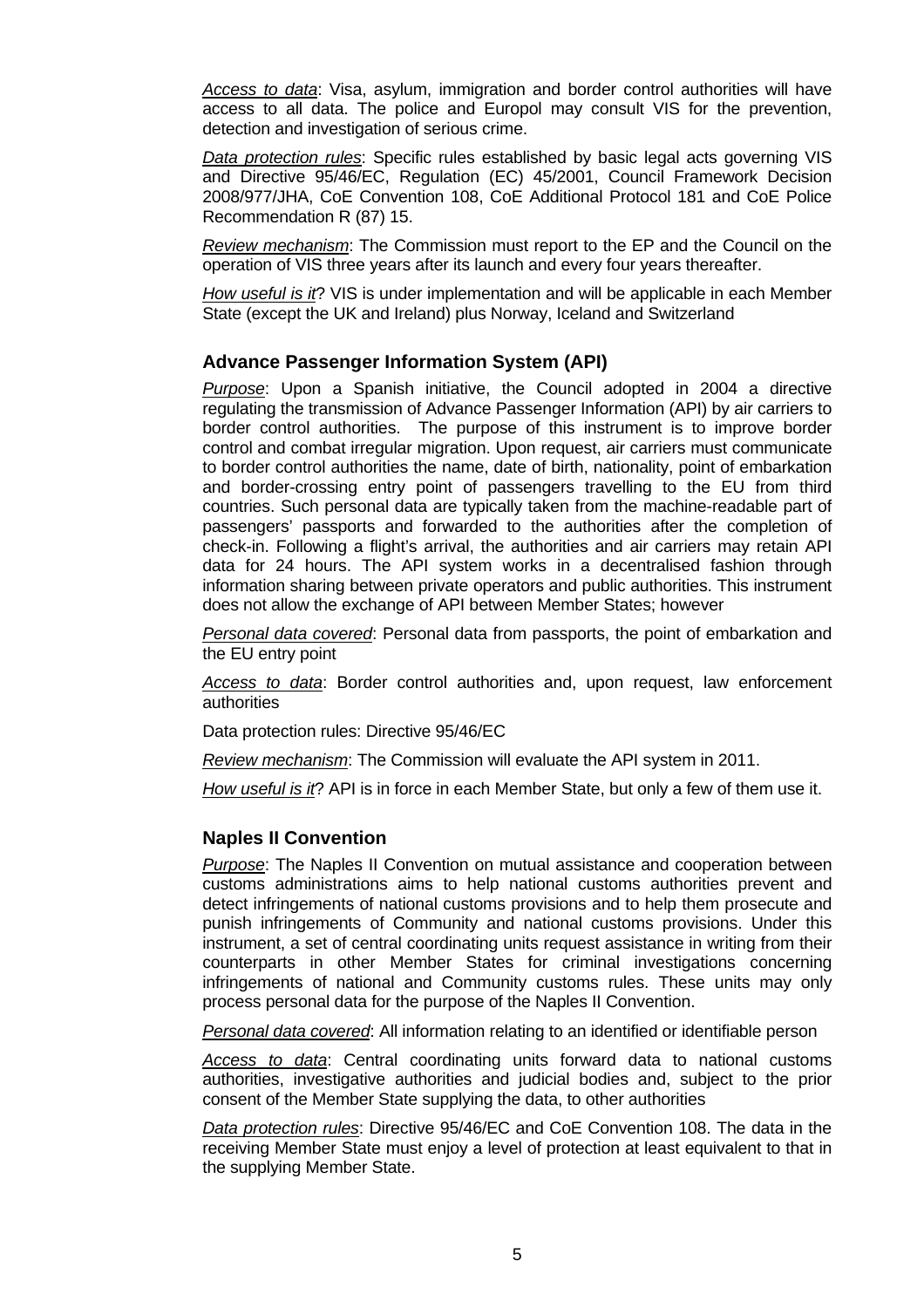*Review mechanism*: Signatories may propose amendments to the Naples II Convention. The amended text would have to be adopted by the Council and ratified by Member States.

*How useful is it*? This Convention has been ratified by each Member State

## **Customs Information System (CIS)**

*Purpose*: To assist competent authorities to prevent, investigate and prosecute serious violations of national customs laws. The CIS, managed by the Commission, is a centralised information system accessible via terminals in each Member State and at the Commission, Europol and Eurojust.

*Personal data covered*: Names and aliases, date and place of birth, nationality, sex, physical characteristics, identity documents, address, any history of violence, the reason for entering data in CIS, suggested action and the registration of the means of transport

*Access to data*: National customs authorities, Europol and Eurojust may access CIS data.

*Data protection rules*: Specific rules established by the CIS Convention and Directive 95/46/EC, Regulation (EC) No 45/2001, CoE Convention 108 and CoE Police Recommendation No R (87) 15.

*Review mechanism*: The Commission, in cooperation with Member States, reports each year to the EP and the Council on the operation of CIS

*How useful is it*? The Customs Information System is in force in all Member States; in 2009, more than 2.000 new cases were created and almost 12.000 queries were entered.

#### **"Swedish initiative"**

*Purpose*: The Council adopted in 2006 the Swedish initiative, which streamlines the sharing between Member States of any existing information or criminal intelligence that might be necessary for a criminal investigation or criminal intelligence operation. This instrument is rooted in the policy principle of 'equivalent access,' according to which the conditions applicable to cross-border data exchange should be no stricter than those regulating domestic access.

*Personal data covered*: Any existing information or criminal intelligence available to law enforcement authorities.

*Access to data*: Police, customs and any other authority with the power to investigate crime (with exception of intelligence services).

*Data protection rules*: National data protection rules, as well as CoE Convention 108, CoE Additional Protocol 181 and CoE Police Recommendation No R (87) 15.

*Review mechanism*: The Commission is to submit its evaluation report to the Council in 2010.

*How useful is it*? 12 of the 31 signatories (EU and EFTA states) have passed national laws to implement this instrument; five fill in the form to request data; and two use it frequently to exchange information.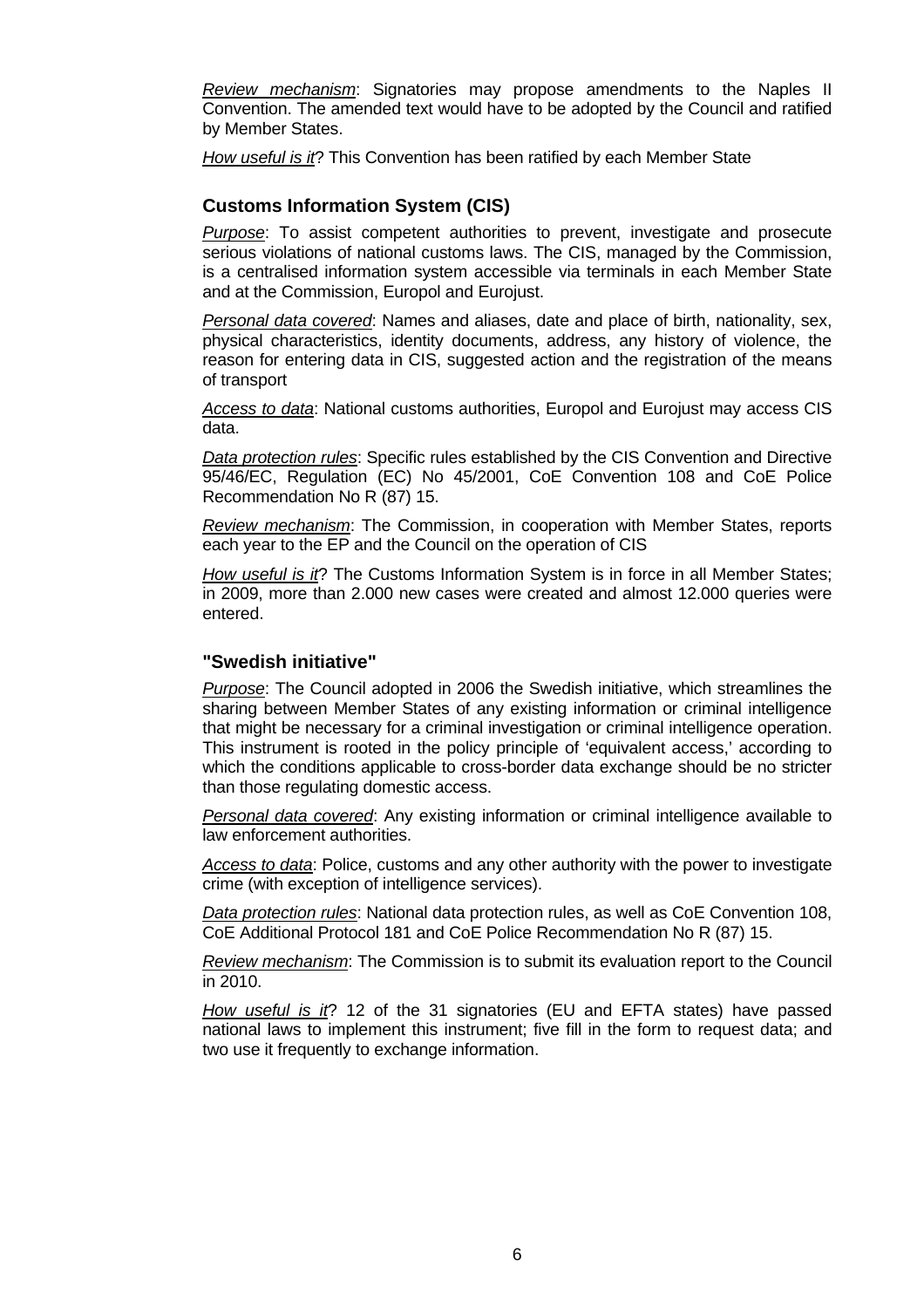Examples of the use of the Swedish initiative to investigate criminal offences:

*Homicide***:** In 2009, a homicide attempt took place in a Member State capital. The police collected a biological sample from a glass from which the suspect had been drinking. Extracting DNA from this sample, forensic scientists generated a DNA profile. A comparison of this profile with other reference profiles in the national DNA database did not yield a match. Therefore, the investigating police force sent, via its Prüm contact point, a request for comparing it with DNA reference profiles held by other Member States that had been authorised to exchange such data on the basis of the Prüm Decision or Prüm Agreement. This cross-border comparison produced a 'hit.' On the basis of the Swedish initiative, the investigating police force requested further data about the suspect. Its national contact point received a reply from several other Member State within 36 hours, which enabled the police to identify the suspect.

*Rape***:** In 2003, an unidentified suspect raped a woman. The police collected samples from the victim, but the DNA profile generated from the sample did not match any reference profile in the national DNA database. A request for DNA comparison, sent by the Prüm contact point to other Member States that had been authorised to exchange DNA reference profiles on the basis of the Prüm Decision or Prüm agreement, produced a 'hit.' The investigating police force then requested further information about the suspect under the Swedish initiative. Its national contact point received a reply within eight hours, which enabled the police to identify the suspect.

## **Prüm Decision**

*Purpose*: The Prüm Decision builds upon an agreement concluded in 2005 by Germany, France, Spain, the Benelux states and Austria to step up cooperation in the fight against terrorism, cross-border crime and irregular migration. In response to the interest expressed by several Member States in joining this agreement, Germany proposed during its 2007 Council presidency to transform it into an EU instrument.

*Personal data covered*: Anonymous DNA profiles and fingerprints, vehicle registration data and information about individuals suspected of links to terrorism

*Access to data*: Contact points transmit requests; domestic access is governed by national law.

*Data protection rules*: Specific rules established by the Prüm Decision and CoE Convention 108, CoE Additional Protocol 181 and CoE Police Recommendation No R (87) 15. Individuals may turn to their national data protection supervisor to enforce their rights concerning the processing of personal data.

*Review mechanism*: The Commission is to submit its evaluation report to the Council in 2012.

*How useful is it*? The Prüm Decision is under implementation. Ten Member States have been authorised to exchange DNA, five to exchange fingerprints, seven to exchange vehicle registration data. Norway and Iceland are about to accede to this instrument.

#### **Data Retention Directive**

*Purpose*: To enhance the investigation, detection and prosecution of serious crime by retaining telecommunication traffic and location data.

*Personal data covered*: Telephone number, IP address and mobile equipment identifier.

*Access to data*: Authorities with access rights are nationally defined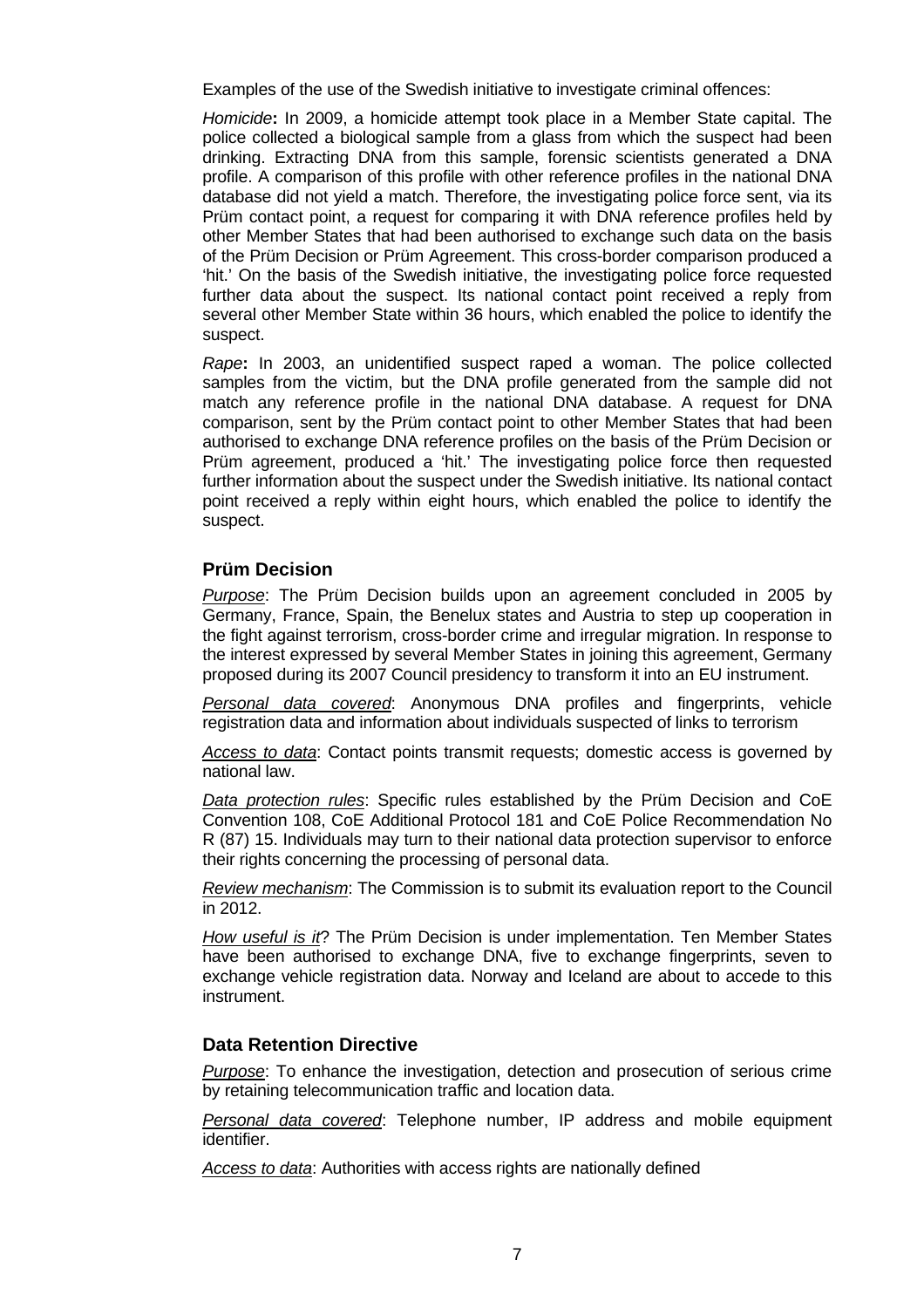*Data protection rules*: Directive 95/46/EC and Directive 2002/58/EC

*Review mechanism*: The Commission is to submit its evaluation report to the EP and the Council in 2010.

*How useful is it*? Six Member States have not yet transposed this directive. Examples of Member States detecting cases of serious crime via data retention:

*Murder*: A Member State police authority managed to trace a group of murderers responsible for the racially motivated killing of six individuals. The perpetrators tried to evade capture by changing their SIM cards, but their dial lists and mobile equipment identifiers gave them away.

*Homicide*: A police authority was able to prove the involvement of two suspects in a homicide case by analysing traffic data from the victim's mobile phone. This allowed detectives to reconstruct the route that the victim and the two suspects had travelled together

*Burglary*: Authorities traced an offender responsible for 17 burglaries by studying traffic data from his anonymous prepaid SIM card. By identifying his girlfriend, they were able to locate the offender too.

*Fraud*: Investigators unravelled a scam in which a gang advertising expensive motorcars on the internet 'for cash' systematically robbed those who turned up to take possession of their vehicles. An IP address allowed the police to trace the subscriber and arrest the offenders.

## **European Criminal Records Information System (ECRIS)**

*Purpose*: To improve cross-border data sharing concerning EU citizens' criminal records

*Personal data covered*: Biographical data; conviction, sentence and offence; additional data, including fingerprints (if available).

*Access to data*: Judicial and competent administrative authorities.

*Data protection rules*: Specific rules established by Council Framework Decision 2009/315/JHA, which incorporates the rules of Council Decision 2005/876/JHA, as well as Council Framework Decision 2008/977/JHA, CoE Convention 108 and Regulation (EC) No 45/2001.

*Review mechanism*: The Commission is to submit two evaluation reports to the EP and Council: on Framework Decision 2008/675/JHA in 2011; on Framework Decision 2009/315/JHA in 2015. As of 2016, the Commission must publish regular reports on the operation of Framework Decision 2009/316/JHA (ECRIS).

*How useful is it*? ECRIS is under implementation. Nine Member States have started exchanging information electronically

#### **Financial Intelligence Unit cooperation (FIU.net)**

*Purpose*: Upon a Finnish initiative, the Council adopted in 2000 an instrument organising the exchange of information between Member States' Financial Intelligence Units (FIUs) for the purpose of combating money laundering and, later, terrorist financing. FIUs are typically established within law enforcement agencies, judicial authorities or administrative bodies reporting to financial authorities.

*Personal data covered*: Any data of relevance to the analysis or investigation of money laundering and terrorist financing.

*Access to data*: Financial Intelligence Units (within police forces, judicial authorities or administrative authorities reporting to financial authorities).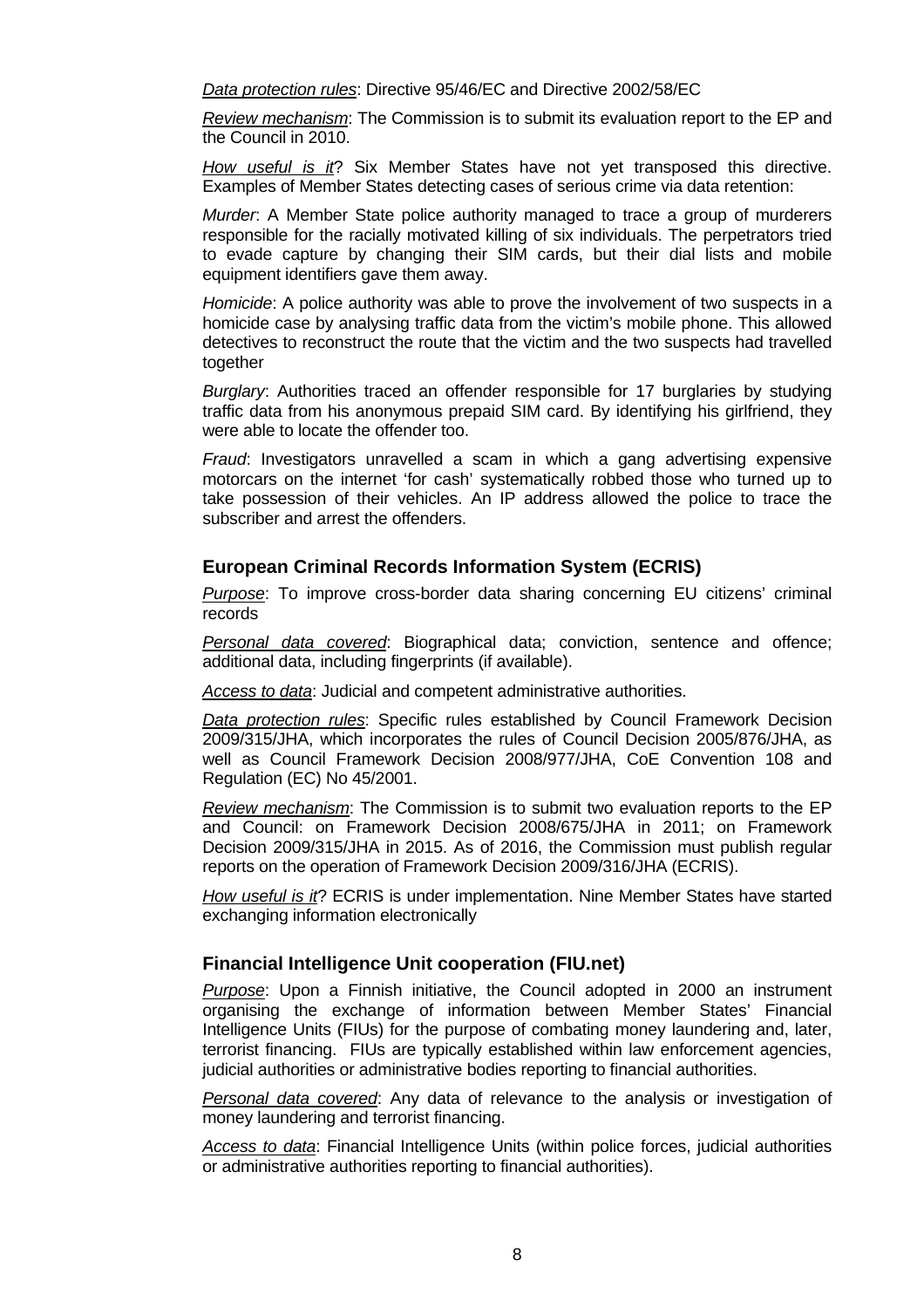*Data protection rules*: Council Framework Decision 2008/977/JHA, CoE Convention 108 and CoE Police Recommendation R (87) 15.

*Review mechanism*: As part of its Financial Services Action Plan, the Commission has been reviewing the implementation of Directive 2005/60/EC since 2009.

*How useful is it*? Twenty Member States participate in FIU.net, an online datasharing application. Over the period 2007-2009, National Financial Intelligence Units have put forward more than 9.000 information requests via FIU.net. In the same span of time, the number of Member States actively using the system has grown from 12 to 18.

#### **Asset Recovery Offices' (ARO) cooperation**

*Purpose*: Taking up an initiative proposed by Austria, Belgium and Finland, the Council adopted in 2007 an instrument that seeks to enhance cooperation between Asset Recovery Offices (AROs) in tracking and identifying the proceeds of crime. Similar to FIUs, AROs cooperate on a decentralised basis, albeit without the aid of an online platform.

*Personal data covered*: Details of targeted property, such as bank accounts, real estate and vehicles, as well as details of persons sought, such as name, address, shareholder and company information.

*Access to data*: Asset Recovery Offices.

*Data protection rules*: CoE Convention 108, CoE Additional Protocol 181 and CoE Police Recommendation No R (87) 15

*Review mechanism*: The Commission is to submit its evaluation report to the Council in 2010

*How useful is it*? More than twenty Member States have set up Asset Recovery Offices.

Over the period 2006-2007, Eurojust handled 61 asset confiscation cases, mostly related to drug trafficking (15), money laundering (9), fraud (8) and tax fraud (8), participation in a criminal organisation (5). Most cases were initiated by Germany (27%), the Netherlands (21%), the UK (15%) and Finland (13%).

In 2004, Members States submitted 5 asset tracing requests that were handled by Europol. This number grew to 57 in 2005. In 2007 Europol handled 133 requests, related –for instance– to fraud (29), money laundering (26), drugs (25).

#### **National and EU Cybercrime Platforms**

*Purpose*: in 2008, the French Council presidency invited Member States to establish national Cybercrime Alert Platforms, and Europol a European Cybercrime Alert Platform, for the purpose of collecting, analysing and exchanging information about offences committed on the internet. Citizens may report to their national platforms cases of illicit content or behaviour detected on the internet. The European Cybercrime Platform (ECCP), managed by Europol, would act as an information hub, analysing and exchanging with national law enforcement authorities information related to cybercrime falling under Europol's mandate.

*Personal data covered*: Illicit content or behaviour detected on the internet.

*Access to data*: National platforms receive citizens' reports; Europol's EU Cybercrime Platform receives law enforcement authorities' reports on serious crossborder cybercrime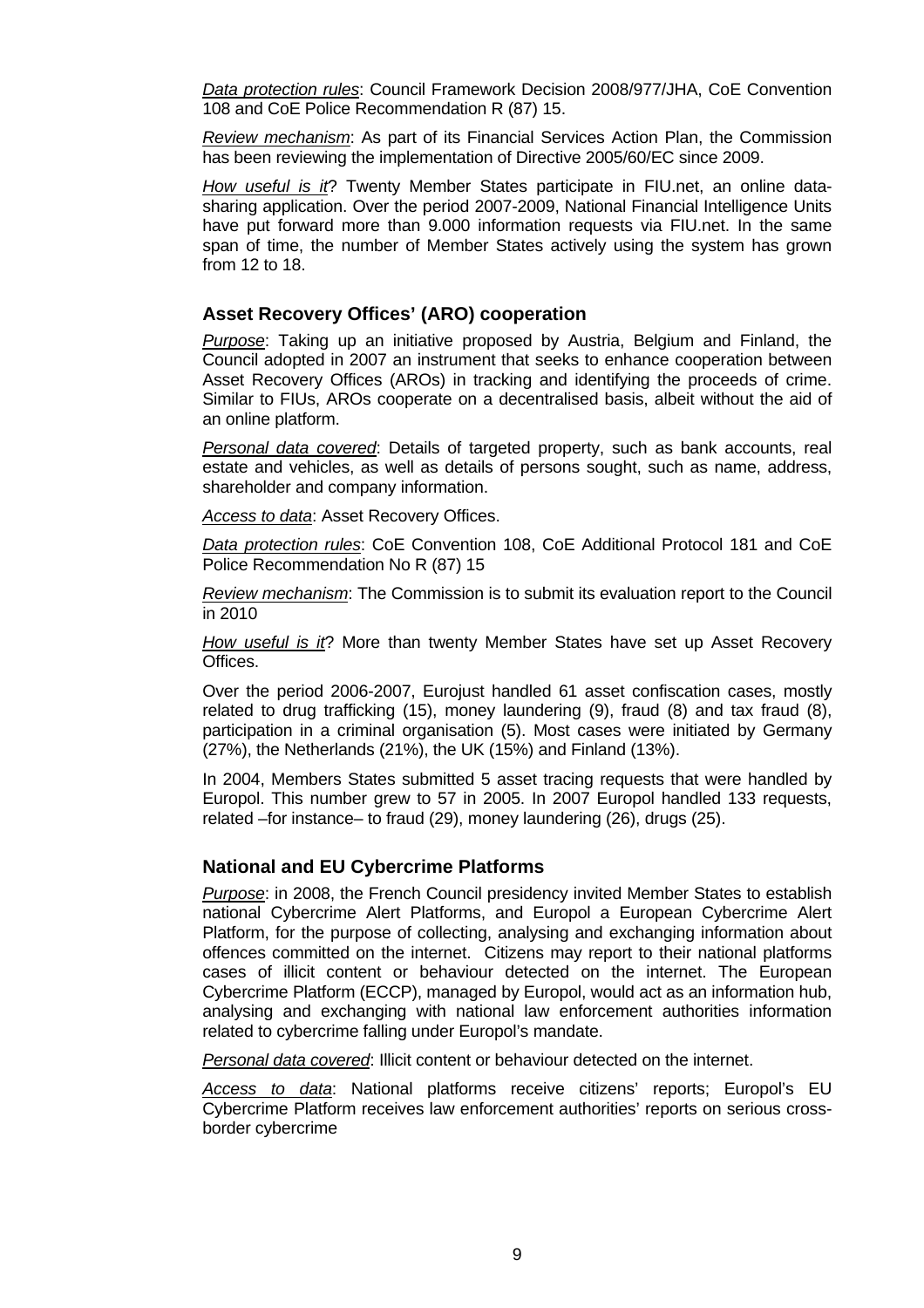*Data protection rules*: Specific rules established by the Europol Decision and Council Framework Decision 2008/977/JHA, CoE Convention 108, CoE Additional Protocol 181, CoE Police Recommendation R (87) 15 and Regulation (EC) 45/2001.

*Review mechanism*: Europol covers cybercrime and, in future, will report on the activities of the EU Cybercrime Platform in its Annual Report submitted to the Council for endorsement and to the European Parliament for information.

*How useful is it*? Almost all Member States have established national alert platforms; Europol is working on its EU Cybercrime Platform.

Examples of the French Cybercrime Alert Platform, Pharos, investigating cases of cybercrime:

*Child pornography*: An internet user alerted Pharos to the existence of a blog containing photographs and cartoon-style images of child sexual abuse. The blog's editor, appearing nude in one picture, also groomed children on his blog. Investigators identified a mathematics tutor as their main suspect. A search of his home turned up 49 videos containing images of child pornography. The enquiry also revealed that he had made preparations to set up a home tutoring course. The defendant was subsequently convicted and given a suspended prison sentence.

*Child sexual abuse*: The French police was tipped off about an individual offering money on the internet for sex with children. A Pharos detective posing as a minor made contact with the suspect, who offered him cash for sex. The ensuing internet chat enabled Pharos to identify the suspect's Internet Protocol address, tracing him to a town known for its high incidence of child sexual abuse. The defendant was subsequently convicted and sentenced to a suspended term of imprisonment.

#### **Europol**

*Purpose*: To support Member States in preventing and combating organised crime, terrorism and other forms of serious crime affecting two or more Member States.

*Personal data covered*: The Europol Information System (EIS) contains the personal data, including biometric identifiers, convictions, and organised crime links, of persons suspected of crime falling under Europol's mandate. Analysis Work Files (AWF) contain any personal data of relevance.

*Access to data*: EIS can be accessed by Europol National Units, liaison officers, Europol staff and the director. AWF access is granted to liaison officers. Personal data may be exchanged with third countries that have agreements with Europol

*Data protection rules*: Specific rules established by the Europol Decision and Council Framework Decision 2008/977/JHA, CoE Convention 108, CoE Additional Protocol 181, CoE Police Recommendation R (87) 15 and Regulation (EC) 45/2001.

*Review mechanism*: A Joint Supervisory Body monitors Europol's processing of personal data and the transmission of such data to other parties. It submits periodical reports to the EP and the Council. Europol also submits an annual report on its activities to the Council for endorsement and to the EP for information.

*How useful is it*? Europol is actively used by each Member State and third countries with which it has an operational agreement.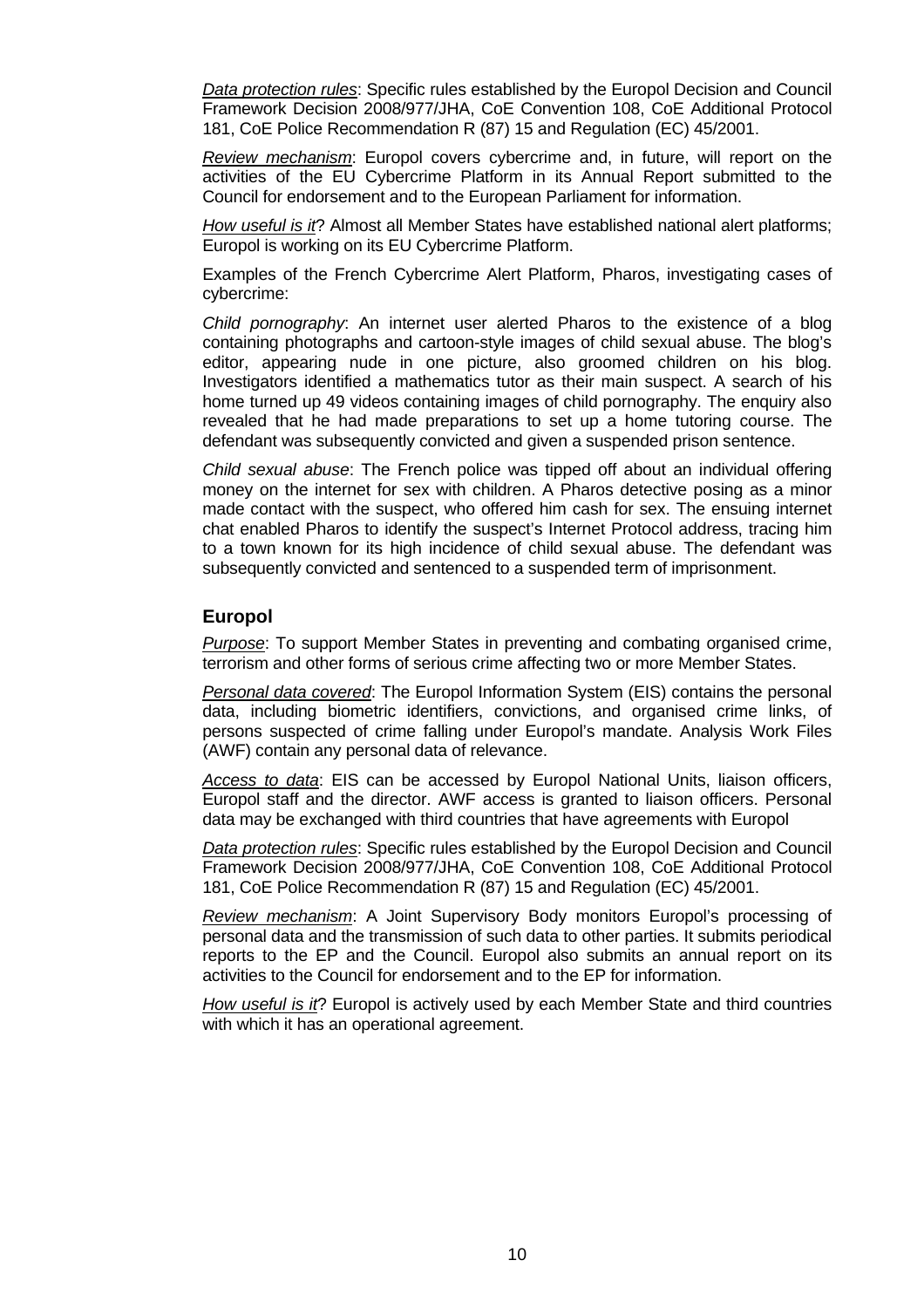Examples of Europol's contribution to the fight against cross-border serious crime:

*Operation Andromeda*: In December 2009, Europol helped implement a large crossborder police operation against a drug-trafficking network with contacts in 42 countries. This network was based in Belgium and Norway and trafficked drugs from Peru, via the Netherlands, to Belgium, the UK, Italy and other Member States. Police cooperation was coordinated by Europol; judicial cooperation by Eurojust. The participating authorities set up a mobile office in Pisa; Europol, an operations room in The Hague. Europol cross-referenced information between the suspects and produced a report depicting the criminal network.

Participants Italy, the Netherlands, Germany, Belgium, the United Kingdom, Lithuania, Norway and Eurojust.

Results Participating police forces seized 49 kg of cocaine, 10 kg of heroin, 6000 ecstasy pills, two firearms, five false identity documents and €43,000 in cash and arrested 15 persons.

*Operation Typhon*: Between April 2008 and February 2010, Europol provided analytical support to police forces from 20 countries involved in Operational Typhon. In this large operation against a paedophile network distributing images of child pornography via an Austrian website, Europol performed technical support and criminal intelligence analysis on the basis of the images received from Austria. It then assessed the reliability of the data and restructured it before preparing its own intelligence material. By cross-referencing the data with information contained in its Analytical Work File, it produced 30 intelligence reports that triggered investigations in several countries.

Participants Austria, Belgium, Bulgaria, Canada, Denmark, France, Germany, Hungary, Italy, Lithuania, Luxembourg, Malta, the Netherlands, Poland, Romania, Slovakia, Slovenia, Spain, Switzerland and the United Kingdom.

Results Participating forces identified 286 suspects, arrested 118 suspects and rescued five victims in four countries who suffered abuse in this case.

#### **Eurojust**

*Purpose*: To improve the coordination of investigations and prosecutions in Member States and enhance cooperation between relevant authorities.

*Personal data covered*: Personal data of suspects and offenders in cases of serious crime affecting two or more Member States, including biographical data, contact details, DNA profiles, fingerprints, photographs and telecommunication traffic and location data.

*Access to data*: Europol's 27 national members, who may share data with national authorities and third countries if the source of the information agrees

*Data protection rules*: Specific rules established by the Eurojust Decision and Council Framework Decision 2008/977/JHA, CoE Convention 108, CoE Additional Protocol 181 and CoE Police Recommendation No R (87) 15.

*Review mechanism*: By June 2014, the Commission is to review data exchange between Eurojust's national members. By June 2013, Eurojust is to report to the Council and the Commission on the provision of national access to its case management system. A Joint Supervisory Body monitors Eurojust's processing of personal data and reports annually to the Council. The President of the Eurojust College submits to the Council an annual report on Eurojust's activities, which the Council forwards to the EP.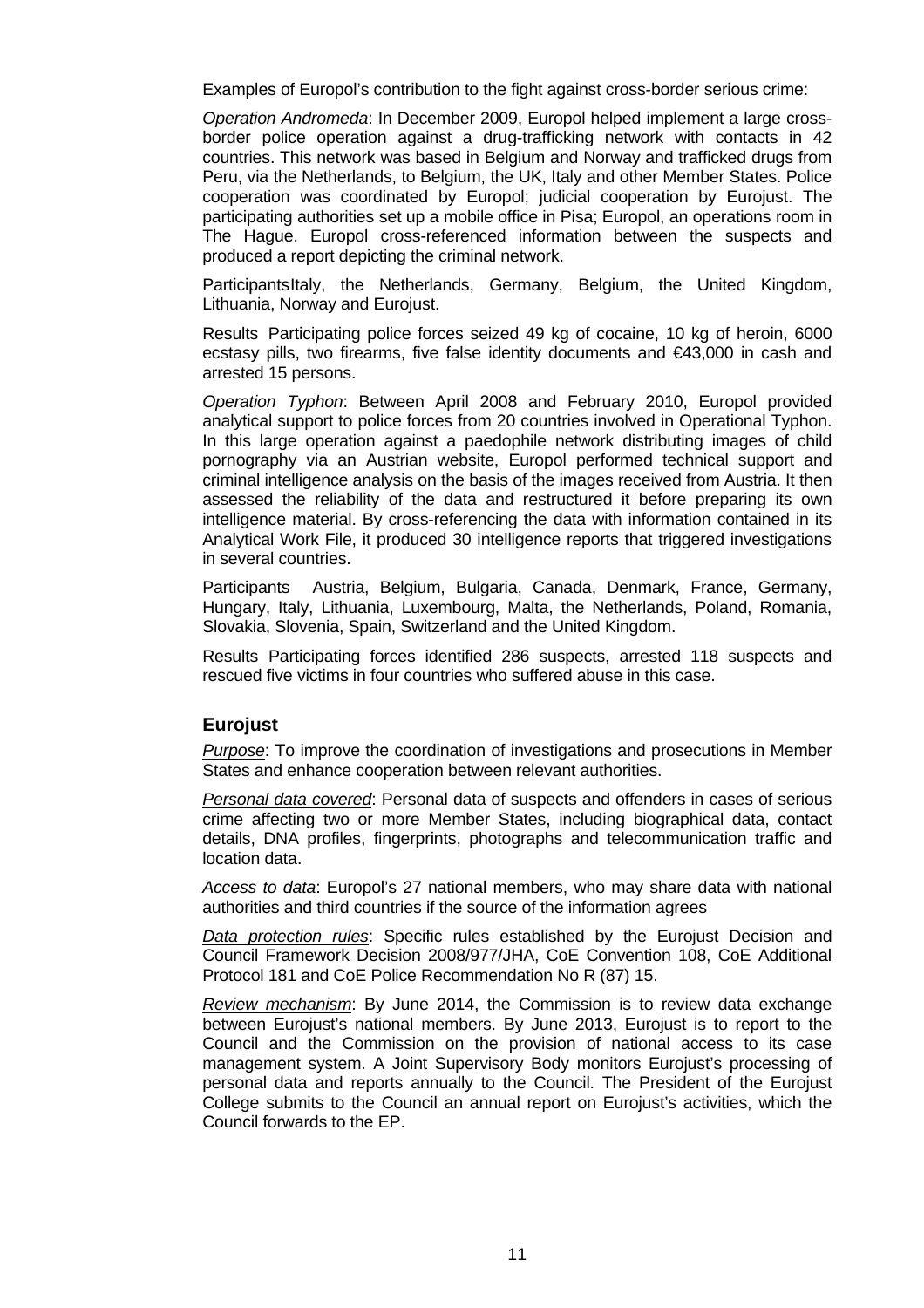*How useful is it*? Eurojust's amended legal basis is currently being implemented by Member States.

Examples of Eurojust coordinating large cross-border judicial operations against serious crime:

*Trafficking in human beings and terrorist financing*: In May 2010, Eurojust coordinated a cross-border operation that resulted in the arrest of five members of an organised crime network active in Afghanistan, Pakistan, Romania, Albania and Italy. The group equipped Afghan and Pakistani nationals with forged documents, trafficking them via Iran, Turkey and Greece to Italy. Upon arrival in Italy, the migrants were despatched to Germany, Sweden, Belgium, the UK and Norway. The proceeds of trafficking were intended to finance terrorism.

*Bank card fraud*: By coordinating cross-border police and judicial cooperation, Europol and Eurojust helped unravel a bank card fraud network active in Ireland, Italy, the Netherlands, Belgium and Romania. This network stole the identification data of some 15,000 payment cards, causing a loss of €6.5 million. In advance of this operation, which resulted in 24 arrests in July 2009, Belgian, Irish, Italian, Dutch and Romanian magistrates facilitated the issuing of European Arrest Warrants and requests for wiretapping against the suspects.

*Trafficking in human beings and drugs*: Following a coordination meeting organised by Eurojust in March 2009, Italian, Dutch and Colombian authorities arrested 62 individuals suspected of trafficking human beings and drugs. This network trafficked vulnerable women from Nigeria to the Netherlands, forcing them into prostitution in Italy, France and Spain. The proceeds of prostitution financed the network's purchase of cocaine in Colombia, shipped to the EU for consumption.

#### **Passenger Name Records agreements with the US, Canada and Australia**

*Purpose*: To prevent and combat terrorism and other forms of serious transnational crime.

*Personal data covered*: The US and Australian agreements contain 19 PNR data categories, including biographical, reservation, payment and supplementary information; the Canadian agreement contains 25 similar data items.

*Access to data*: The US Department of Homeland Security, the Canada Border Services Agency and the Australian Customs Services, which may share data with domestic law enforcement and counter-terrorism services

*Data protection rules*: The data protection rules are set out in the specific international agreements.

*Review mechanism*: Each agreement provides for a periodical review, while the Canadian and Australian agreements also include termination clauses.

*How useful is it*? The US and Australian agreements are provisionally applicable; the Canadian one is in force. The Commission will renegotiate these agreements. Six EU Member States have enacted laws enabling the use of PNR data for law enforcement purposes.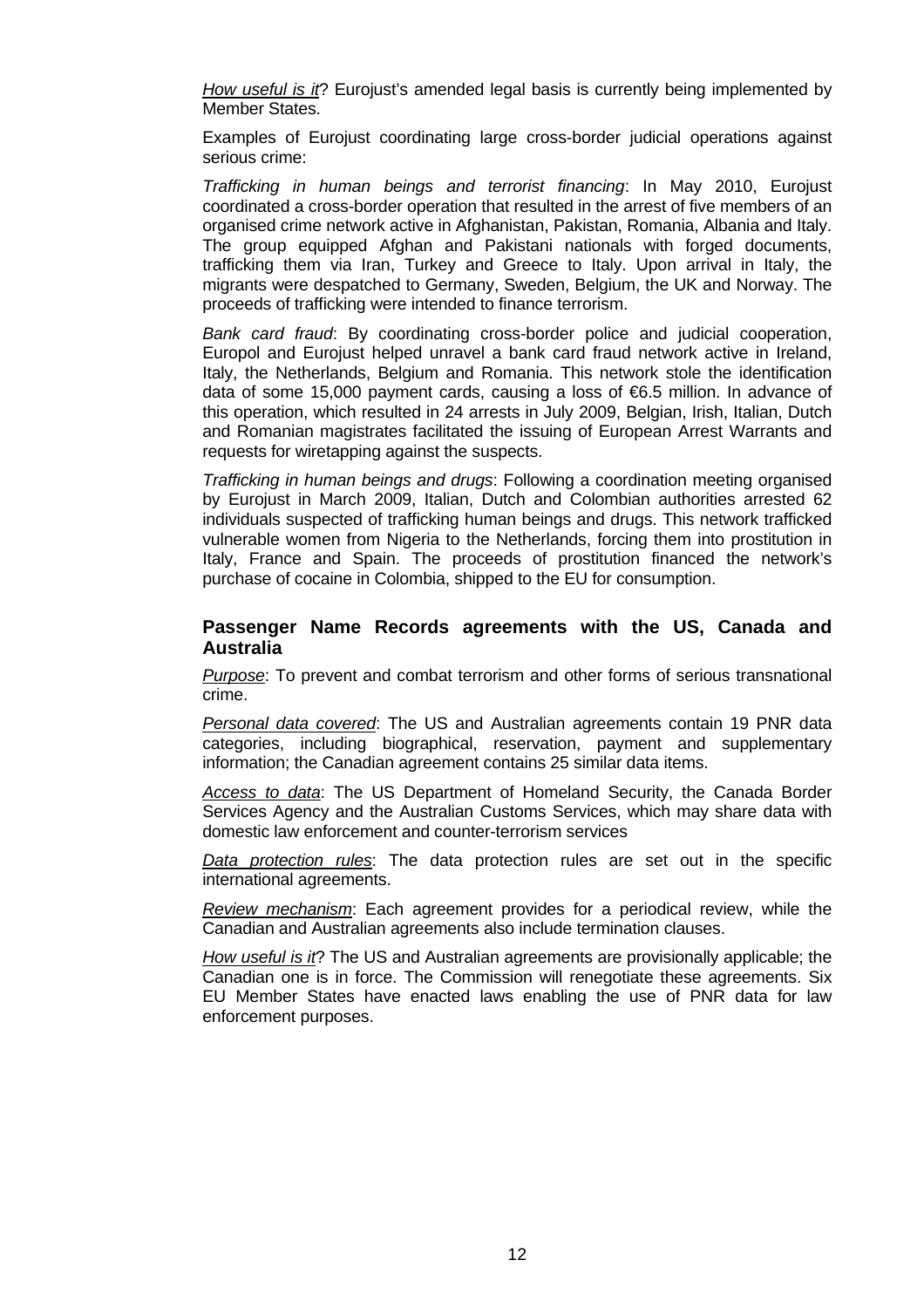Examples of PNR analysis yielding information for investigating serious cross-border crime:

*Child trafficking*: PNR analysis revealed that three unaccompanied children were travelling from an EU Member State to a third country, with no indication of who would meet them upon arrival. Alerted by the Member State's police after departure, the third country's authorities arrested the person who turned up to receive the children: a sex offender registered in the Member State.

*Trafficking in human beings*: PNR analysis uncovered a group of human traffickers always travelling on the same route. Using fake documents to check in for an intra-EU flight, they would use authentic papers to simultaneously check in for another flight bound for a third country. Once in the airport lounge, they would board the intra-EU flight.

*Credit card fraud*: Several families travelled to a Member State with tickets purchased by stolen credit cards. Research showed that a criminal group used these cards to purchase the tickets, selling them over the counter in long-distance call centres. It was PNR data that linked the travellers to the credit cards and vendors.

*Drug trafficking*: A Member State police authority had information suggesting that a man was involved in drug trafficking from a third country, but border guards never found anything on him when he arrived in the EU. PNR analysis revealed that he always travelled with an associate. An inspection of his associate yielded large quantities of drugs.

#### **Terrorist Finance Tracking Program (TFTP) agreement with the US**

*Purpose*: To prevent, investigate, detect or prosecute terrorism or terrorist financing.

*Personal data covered*: Financial messaging data containing, inter alia, the name, account number, address and ID number of the originator and recipients of financial transactions.

*Access to data*: The US Treasury may share personal data extracted from financial messages with US law enforcement, public security or counter-terrorism authorities, Member States, Europol or Eurojust. Onward transfer to third countries is subject to Member States' consent.

*Data protection rules*: The agreement has strict purpose limitation and proportionality clauses.

*Review mechanism*: The Commission must review this agreement six months after its entry into force. Its evaluation report must be sent to the EP and the Council.

*How useful is it*? Examples of the TFTP yielding information for investigating terrorist plots:

*2008 Barcelona terrorist plot*: In January 2008, ten suspects were arrested in Barcelona in connection with a foiled attempt to carry out an attack on the city's public transport system. TFTP data were used to identify the suspects' links to Asia, Africa and North America.

*2006 transatlantic liquid bomb plot*: TFTP information was used to investigate and convict individuals in connection with a foiled plot to blow up, in August 2006, ten transatlantic flights bound for the US and Canada from the UK.

*2005 London bombings*: TFTP data were used to provide new leads to investigators, corroborate suspects' identities and reveal relationships between individuals responsible for this attack.

*2004 Madrid bombings*: TFTP data were provided to several EU Member States to aid their investigations launched in the wake of this attack.